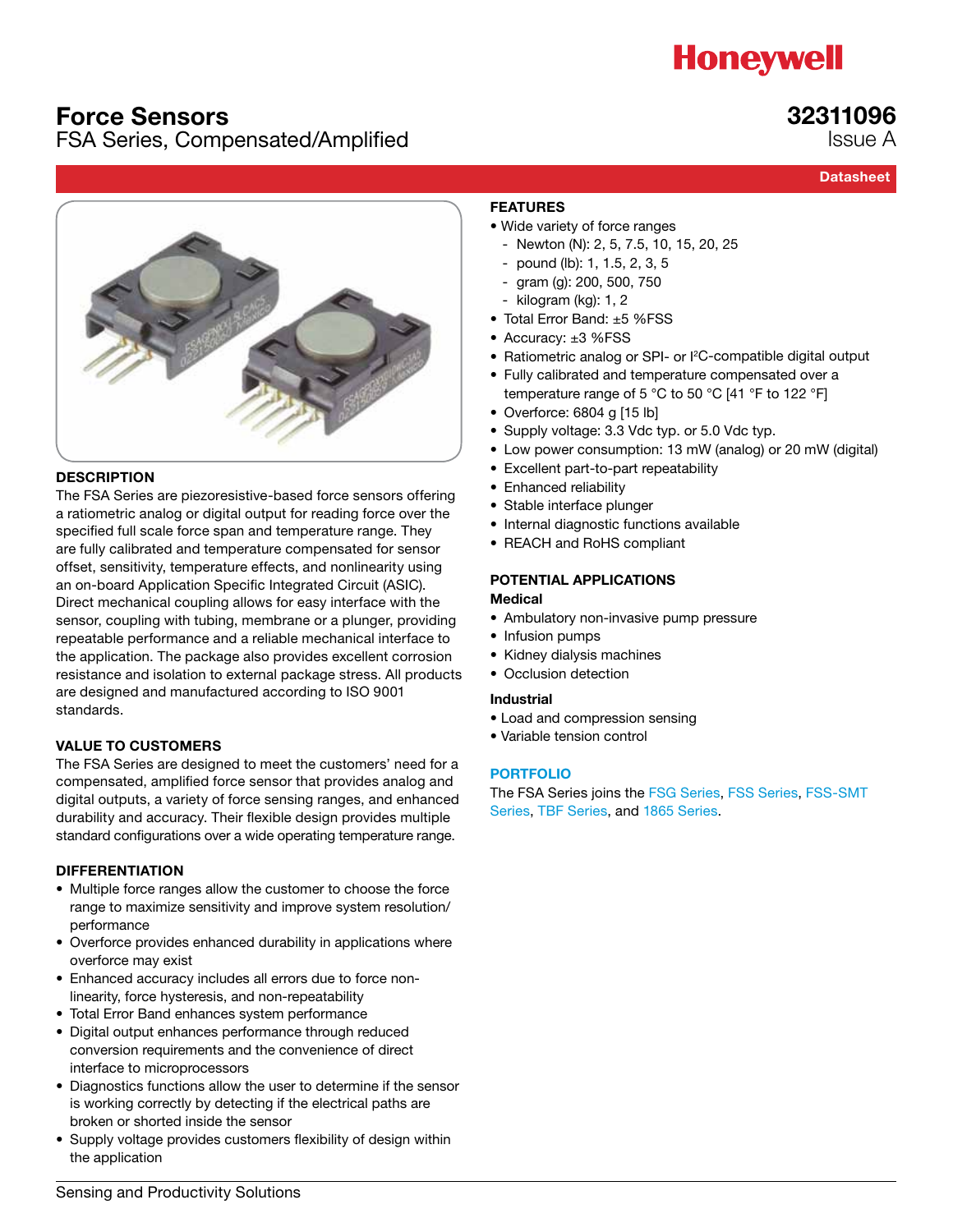#### Table 1. Operating Specifications

| <b>Characteristic</b>                                                           | Analog                   |                          | <b>Digital</b> |               |              | Unit                     |                              |
|---------------------------------------------------------------------------------|--------------------------|--------------------------|----------------|---------------|--------------|--------------------------|------------------------------|
|                                                                                 | Min.                     | Typ.                     | Max.           | Min.          | Typ.         | Max.                     |                              |
| Supply voltage (V <sub>supply</sub> ): <sup>1, 2, 3</sup><br>3.3 Vdc<br>5.0 Vdc | 3.0<br>4.75              | 3.3<br>$5.0\,$           | 3.6<br>5.25    | 3.0<br>4.75   | 3.3<br>$5.0$ | 3.6<br>5.25              | Vdc                          |
| Supply current:<br>3.3 Vdc<br>5.0 Vdc                                           |                          | 2.0<br>2.6               |                |               | 2.8<br>3.9   | 3.9<br>4.6               | m <sub>A</sub>               |
| Power input                                                                     |                          | 13                       |                | 20            |              |                          | mW                           |
| Operating temperature range <sup>4</sup>                                        | 0[32]                    | —                        | 70 [158]       | 0[32]         | —            | 70 [158]                 | $^{\circ}$ C $[^{\circ}$ F]  |
| Compensated temperature range <sup>5</sup>                                      | 5[41]                    | —                        | 50 [122]       | 5[41]         |              | 50 [122]                 | $^{\circ}$ C [ $^{\circ}$ F] |
| Storage temperature range                                                       | $-40$ $[-40]$            | $\overline{\phantom{0}}$ | 85 [185]       | $-40$ $[-40]$ | $-$          | 85 [185]                 | $^{\circ}$ C [ $^{\circ}$ F] |
| Startup time (power up to data ready)                                           | $\overline{\phantom{0}}$ |                          | 5              |               |              | 3                        | ms                           |
| Response time                                                                   |                          | $\mathbf{1}$             |                |               | 0.42         | 0.84                     | ms                           |
| Clipping limit:<br>upper<br>lower                                               | 2.5                      |                          | 97.5           |               |              |                          | $%V_{supply}$                |
| SPI/I <sup>2</sup> C voltage level:<br>low<br>high                              | —                        |                          |                | 80            |              | 20<br>—                  | $%V_{supply}$                |
| Pull up on SDA/MISO, SCL/SCLK, SS                                               | $\overline{\phantom{0}}$ |                          |                | 1             |              | $\overline{\phantom{m}}$ | kOhm                         |
| Accuracy <sup>6</sup>                                                           |                          |                          | ±3             | —             |              | ±3                       | %FSS <sup>7</sup> BFSL       |
| Total Error Band <sup>8</sup>                                                   |                          |                          | ±5             |               |              | ±5                       | %FSS                         |
| Output resolution                                                               |                          |                          | —              | 12            |              | —                        | bits                         |
| Long term stability <sup>9</sup>                                                |                          |                          | ±0.50          |               |              | $\pm 0.50$               | %FSS                         |

1 Sensors are either 3.3 Vdc or 5.0 Vdc based on the catalog listing selected.

2 Ratiometricity of the sensor (the ability of the device output to scale to the supply voltage) is achieved within the specified operating voltage.

3 The sensor is not reverse polarity protected. Incorrect application of supply voltage or ground to the wrong pin may cause electrical failure.

4 Operating temperature range: The temperature range over which the sensor will produce an output proportional to force.

5 Compensated temperature range: The temperature range over which the sensor will produce an output proportional to force within the specified performance limits.

<sup>6</sup>Accuracy: The maximum deviation in output from a Best Fit Straight Line (BFSL) fitted to the output measured over the force range at 25 °C [77 °F]. Includes all errors due to force non-linearity, force hysteresis, and non-repeatability.

7 Full Scale Span (FSS): The algebraic difference between the output voltage at full scale force and the output at zero force.

8 Total Error Band (TEB): Combined error from calibration, accuracy and temperature effects over the compensated temperature range at 5.0 V from 15% to 95% FSS.

9 Long-term stability after 1000 hr of operation at 25 °C [77 °F].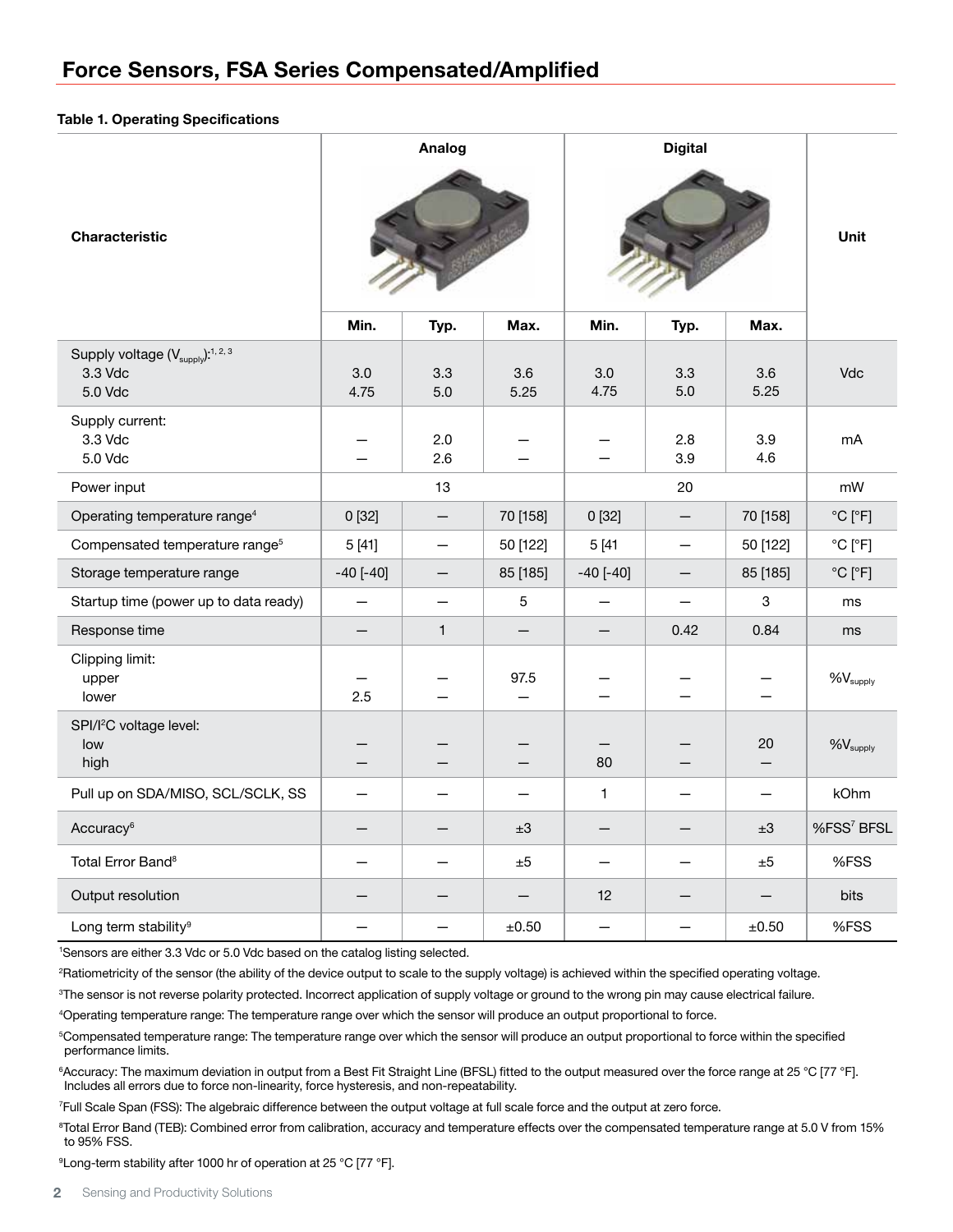### Table 2. Environmental Specifications

| <b>Characteristic</b> | <b>Parameter</b>                               |  |  |
|-----------------------|------------------------------------------------|--|--|
| Humidity              | 0% to 95% RH, non-condensing                   |  |  |
| Vibration             | MIL-STD-202, Method 214, Condition 1E (16.9 G) |  |  |
| Shock                 | MIL-STD-202, Method 213, Condition F (1500 G)  |  |  |
| $\mathsf{Life}^1$     | 1 million full scale force cycles minimum      |  |  |

<sup>1</sup> Life may vary depending on specific application in which the sensor is utilized.

## Table 3. Materials<sup>1</sup>

| Component             | <b>Material</b>                |  |  |
|-----------------------|--------------------------------|--|--|
| Covers                | high temperature polyamide     |  |  |
| Plunger               | stainless steel 316            |  |  |
| Substrate             | alumina, ceramic               |  |  |
| Adhesives             | epoxy, silicone                |  |  |
| Electronic components | ceramic silicon, glass, solder |  |  |

1 Contact Honeywell customer service for detailed material information.

## Table 4. Absolute Maximum Specifications

| <b>Characteristic</b>                                          | Min.                        | Max.                      | Unit                         |  |
|----------------------------------------------------------------|-----------------------------|---------------------------|------------------------------|--|
| Supply voltage                                                 | $-0.3$                      | 6.0                       | Vdc                          |  |
| Voltage on any pin                                             | $-0.3$                      | $V_{\text{supply}} + 0.3$ | ٧                            |  |
| Digital interface clock frequency:<br><b>SPI</b><br>${}^{12}C$ | 50<br>100                   | 800<br>400                | kHz                          |  |
| ESD susceptibility (human body model)                          | $\overline{2}$              |                           | kV                           |  |
| Storage temperature range                                      | $-40$ [ $-40$ ]             | 85 [185]                  | $^{\circ}$ C [ $^{\circ}$ F] |  |
| Overforce limit                                                |                             | 6804 [15]                 | g [lb]                       |  |
| Minimum operating voltage                                      | 2.8 Vdc                     |                           |                              |  |
| Lead soldering time and temperature                            | 4 s max. at 220 °C [428 °F] |                           |                              |  |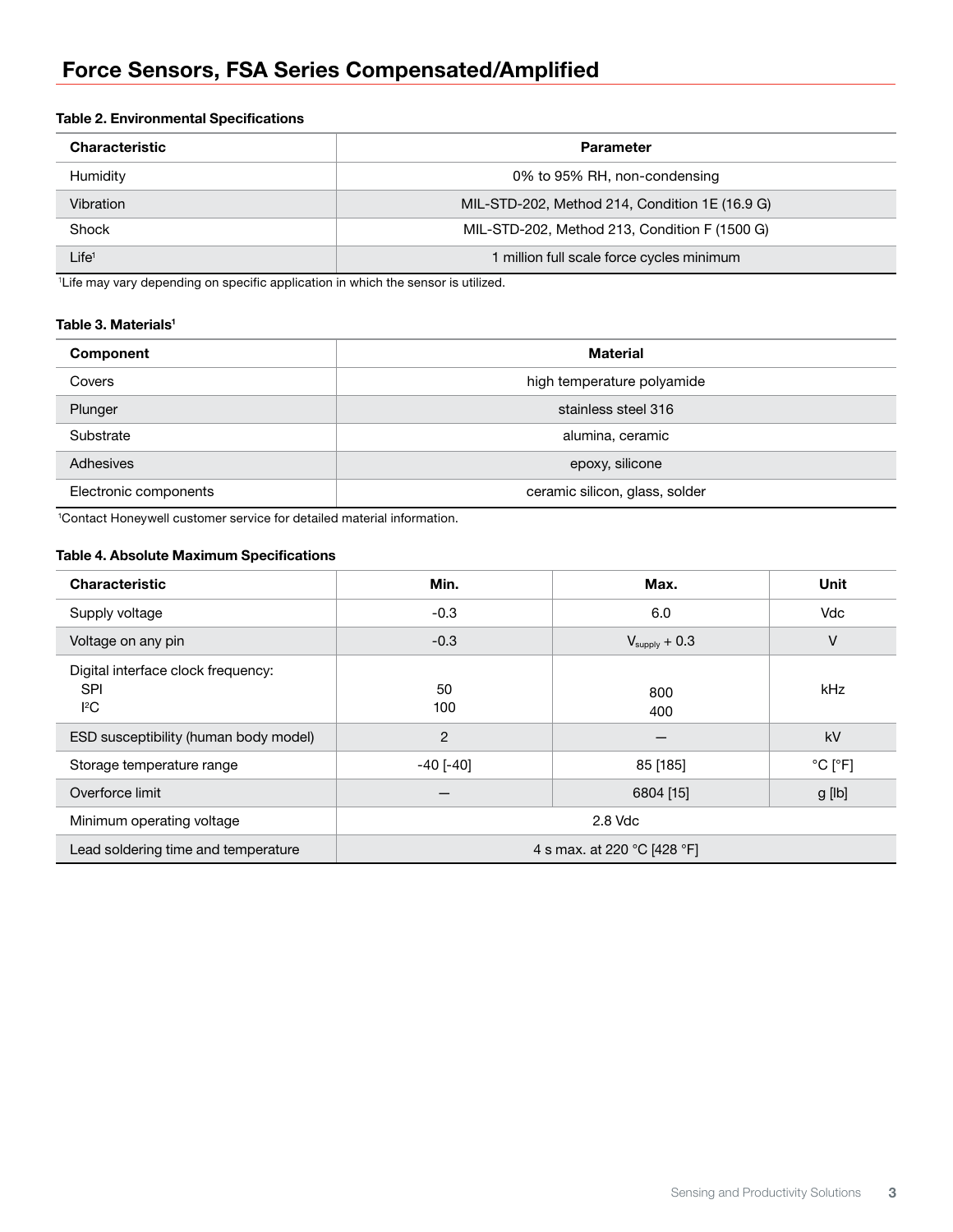#### Figure 1. Nomenclature and Order Guide

For example, FSAGPNXX002WCAA3 defines an FSA Series Force Sensor, gel coupling, plunger contact element, no diagnostics, 2 N force range, force unit in Newtons, compression force type, analog output, 10% to 90% transfer function, 3.3. Vdc supply voltage



1 Custom designations available upon request.

2 Consult with factory.

3 For other available transfer functions, contact Honeywell customer service.

FSAGPDXX010WCAA5 FSAGPDXX001RCAB5 FSAGPNXX1.5LCAC5 FSAGPNXX003LCAC5 FSAGPNXX010WC2C3 FSAGPNXX001RC4C5 FSAGPDXX005LCSB5 FSAGPDXX200FC5B3 FSAGPDXX1.5LC5B5 COMMON CATALOG LISTINGS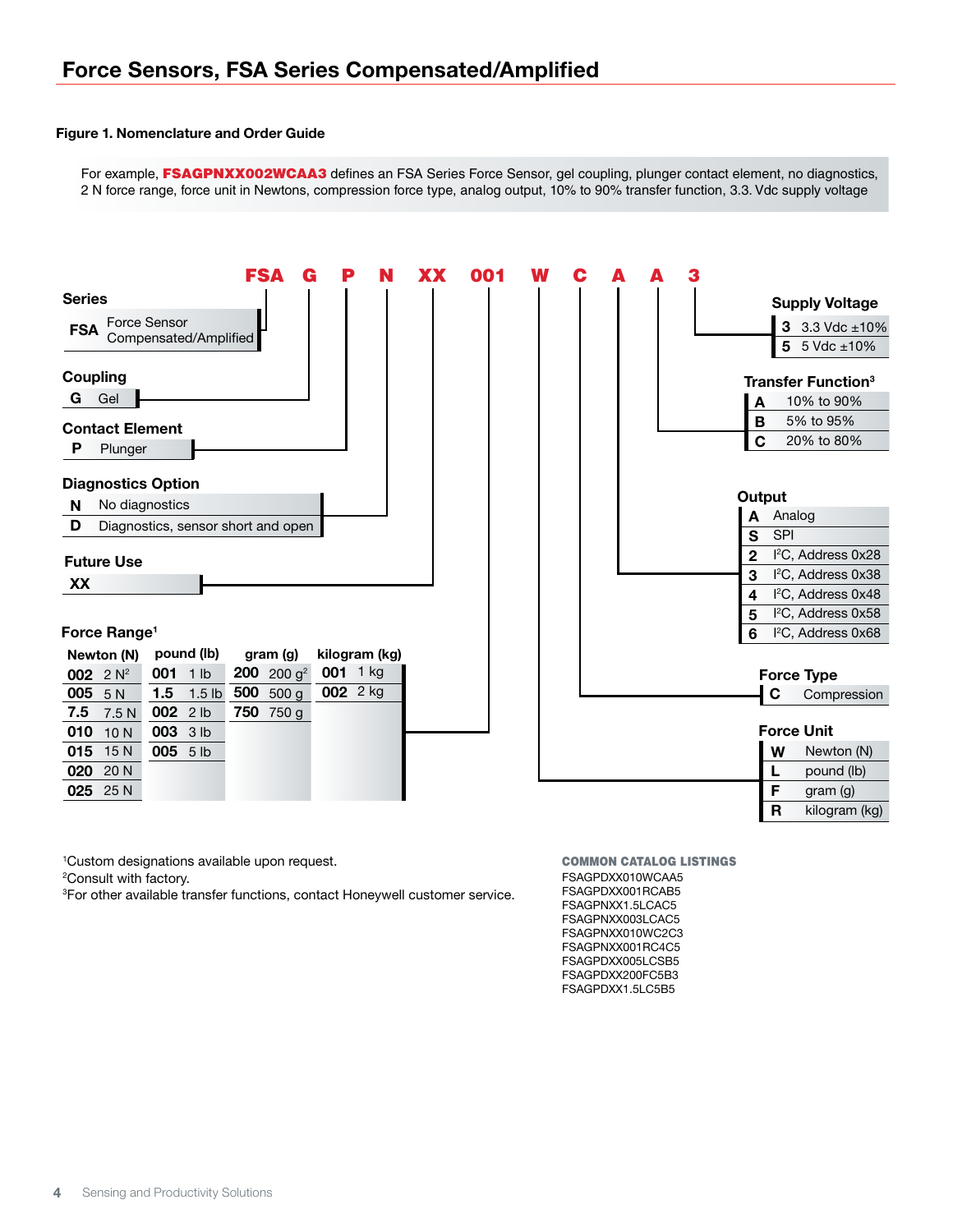# Force Sensors, FSA Series Compensated/Amplified

### Figure 2. Transfer Function Limits<sup>1</sup>

#### Analog Version





#### Digital Version



1 Transfer Function "A" is shown. See Figure 1 for other available transfer function options.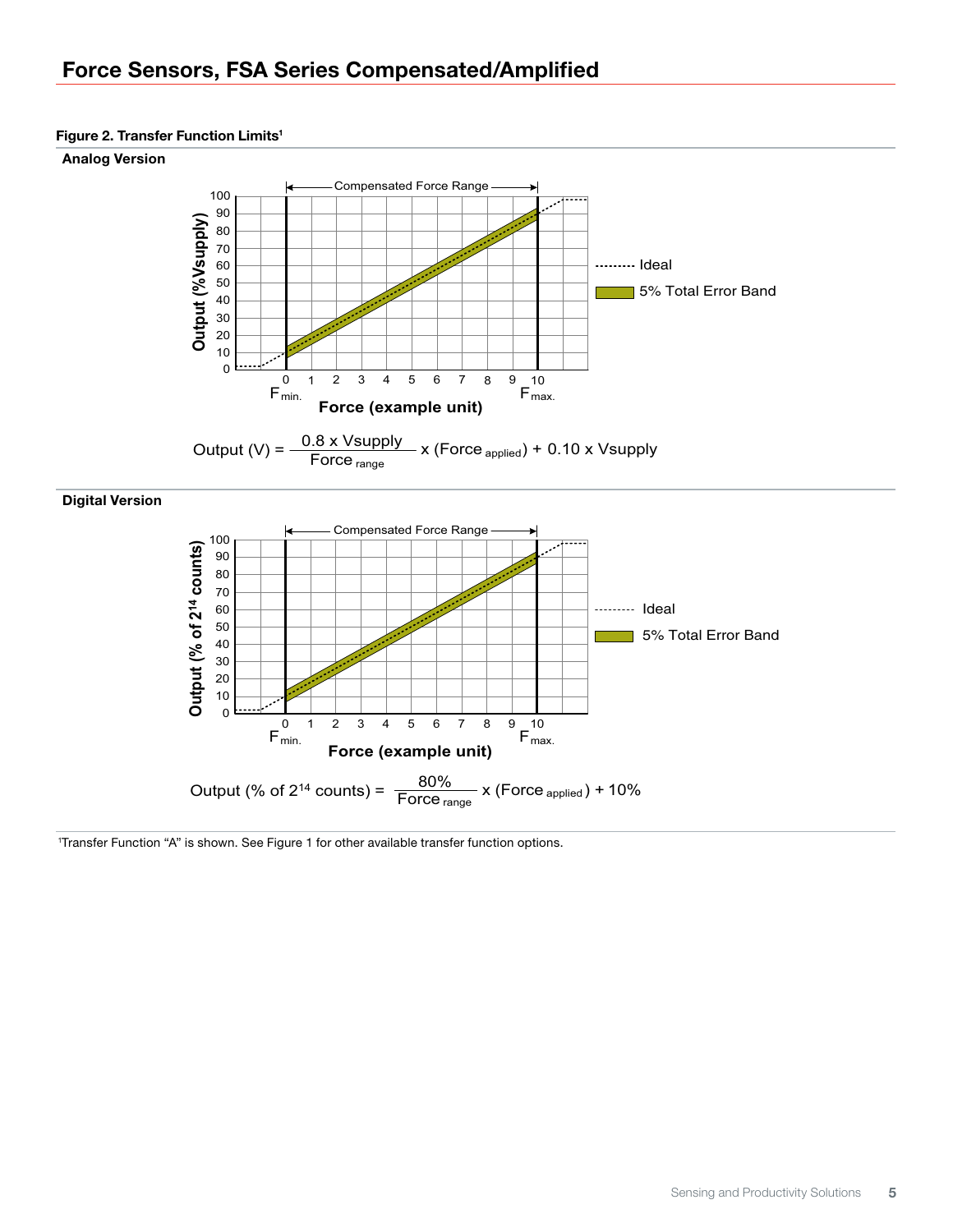# Force Sensors, FSA Series Compensated/Amplified

#### Figure 3. Mounting Dimensions (For reference only: mm/in.)

Analog version





| <b>Function</b> | Pin 1   |      | Pin 3 |  |
|-----------------|---------|------|-------|--|
| analog          | Vsupply | Vout | GND   |  |



| <b>Function</b> | Pin 1 | Pin <sub>2</sub> | Pin <sub>3</sub> | Pin 4       | Pin 5       |
|-----------------|-------|------------------|------------------|-------------|-------------|
| SPI             | GND   | <b>Vsupply</b>   | SS               | <b>MISO</b> | <b>SCLK</b> |
| $I^2C$          | GND   | <b>Vsupply</b>   | N/C              | <b>SDA</b>  | SCL         |

**6** Sensing and Productivity Solutions